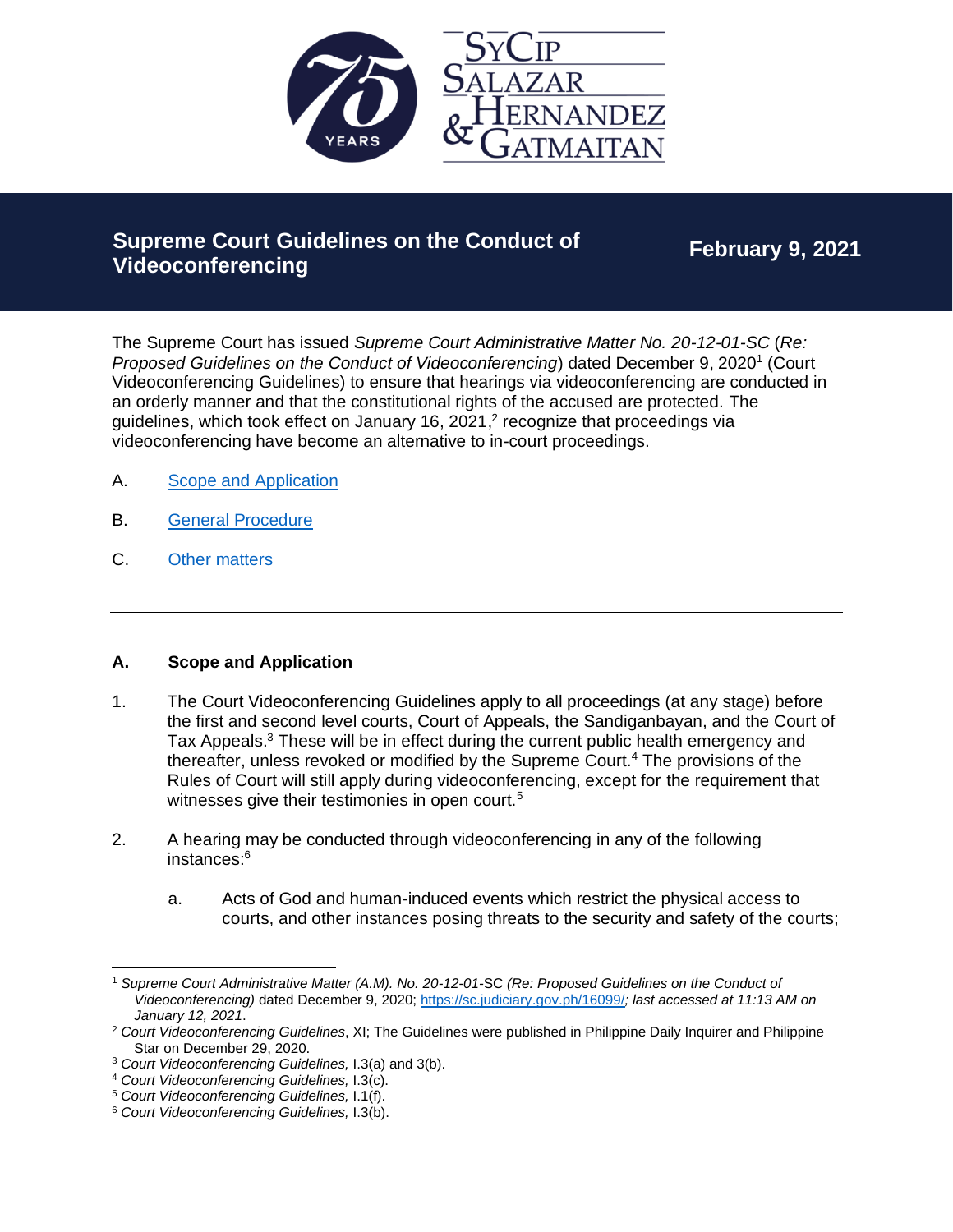- b. Public emergencies as declared by the government;
- c. The litigant, witness, or counsel is unable to physically appear in court due to security risks, serious health concerns, vulnerability of the witness, or the fact that he or she is a victim of sexual offense or domestic violence;
- d. The litigant or witness is a high-risk Person Deprived of Liberty (PDL);<sup>7</sup>
- e. The litigant or witness is a PDL or a Child in Conflict with the Law (CICL) held or committed in a facility;
- f. A government agency witness or an expert witness whose presence is necessary cannot attend an in-court hearing due to justifiable grounds;
- g. The litigant or witness is an Overseas Filipino Worker (OFW) or a Filipino residing abroad or temporarily outside the Philippines;
- h. The litigant or witness is a non-resident foreign national who was involved in an action pending in court while he was in the Philippines and wants to appear and/or testify remotely from outside the Philippines;
- i. There are compelling reasons warranting the resort to videoconference; or
- j. "[O]ther circumstances or grounds that may hereafter be declared by the Supreme Court as sufficient to justify the conduct of videoconferencing."

## <span id="page-1-0"></span>**B. General Procedure**

A summary of the pointers for the conduct of videoconferencing is provided below.

1. *How it is initiated* – Videoconferencing may be ordered by the court *motu propio* (in case of an act of God (see part A.2(a) above), a public emergency (see part A.2(b) above), when a litigant or witness is a high-risk PDL (see part A.2(d) above),<sup>8</sup> when a litigant or witness is a PDL or CICL in a facility (see part A.2(e) above), or other circumstances as determined by the Supreme Court (see part A.2(j) above)) <sup>9</sup> or upon a motion duly filed and served. <sup>10</sup> Scheduled videoconferencing hearings cannot be cancelled except on meritorious grounds.<sup>11</sup>

<sup>7</sup> *Court Videoconferencing Guidelines*, I.2(e). A high-risk PDL is one who is: "(i) charged with violation/s of laws penalizing terrorism and terrorism-related offenses; (ii) charged with violation/s of laws penalizing crimes against international humanitarian law, genocide, and other crimes against humanity; or (iii) considered a '*high-value target*' because of the considerable threat he or she poses to the security of the jail facilities, the court, or the community, the risk of escape or attempted escape, and other safety and welfare considerations in transporting him or her to and from the jail and courtroom [(*e.g.,* suspected members of terrorist groups, and drug and other organized crime syndicates)]."

<sup>&</sup>lt;sup>8</sup> Court Videoconferencing Guidelines, II.1. High-value targets are excluded from the enumeration as they are required to file a motion.

<sup>9</sup> *Court Videoconferencing Guidelines*, II.1.

<sup>10</sup> *Court Videoconferencing Guidelines*, II.2.

<sup>11</sup> *Court Videoconferencing Guidelines*, II.4.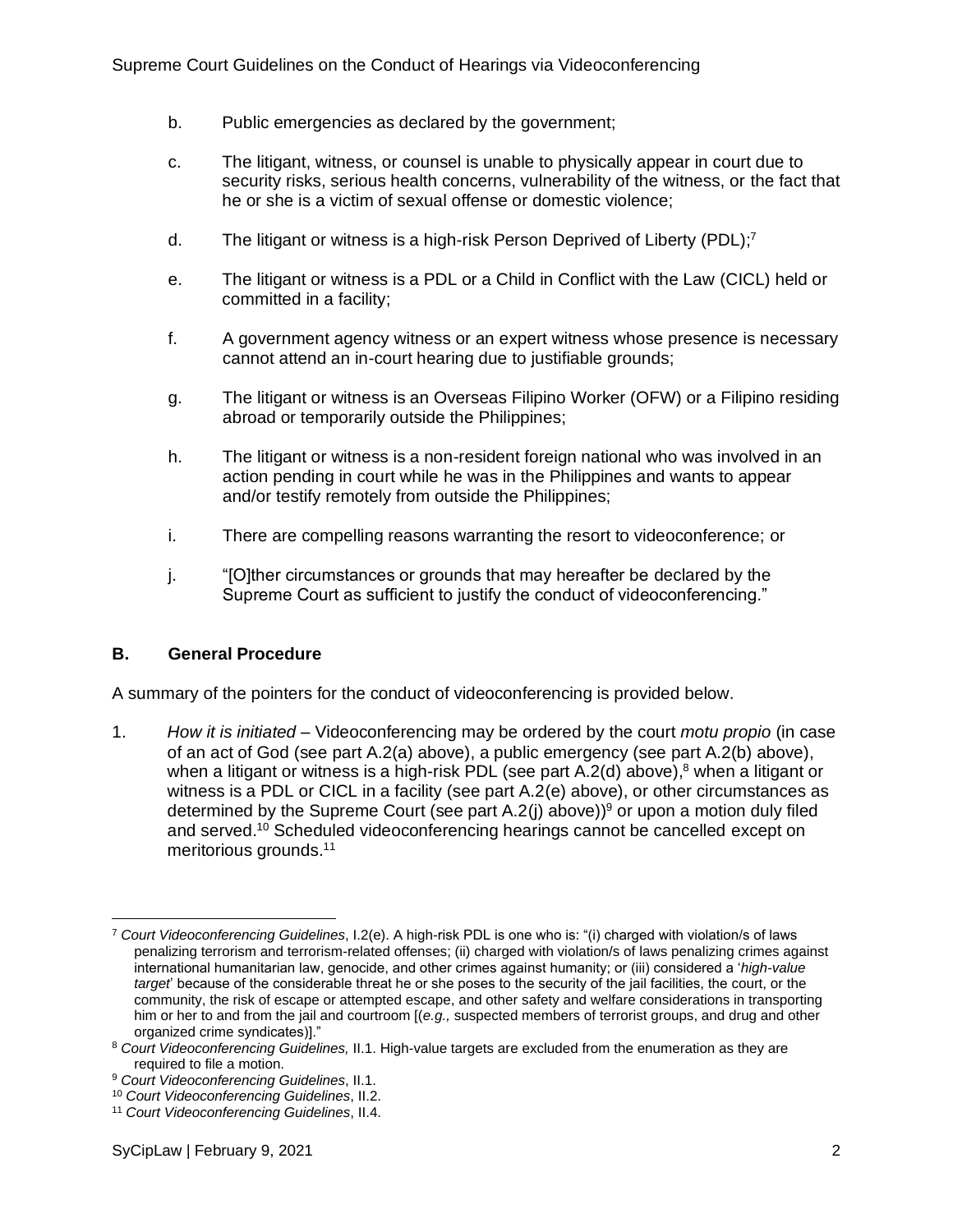- 2. *Platform and Distribution of Link* Courts must use MS Teams, the platform authorized by the Supreme Court.<sup>12</sup> A link to the videoconferencing will be e-mailed to the participants. <sup>13</sup> Any unauthorized sharing of the link may be considered a contempt of  $c$ ourt.<sup>14</sup>
- 3. *Public Access to Hearings* Anyone who wishes to attend the videoconference may send a request to the court's official email address. <sup>15</sup> The court may refuse access if the evidence to be presented is of such nature as to require the public's exclusion in the interest of morality or decency or if a child witness will testify.<sup>16</sup>
- 4. *Justices or Judges Presiding from Courtroom*  Justices or judges shall preside, and court personnel shall attend, videoconferencing hearings from the chambers or courtroom at all times except in exceptional circumstances and upon prior permission from the Presiding Justice or the Office of the Court Administrator, as the case may be.<sup>17</sup>
- 5. *Colloquy*  A colloquy shall be conducted to confirm the defendant's ability to see and hear the judge or justice and to inform him or her of his or her rights and obligations during the videoconference.<sup>18</sup> Participants will also pan their cameras across the room to ensure that there will be no coaching during the hearing.<sup>19</sup> Litigants and counsels shall be permitted to confer privately via electronic means if they are not at the same location.<sup>20</sup>
- 6. *Presentation of Evidence*  Documentary evidence and judicial affidavits shall also be made available through e-mail or the shared document repository<sup>21</sup> of the court.<sup>22</sup> During the hearing, the court may direct counsel to share documentary evidence through the digital screen-sharing function of the software or platform.<sup>23</sup>

Object evidence may also be examined by the participants by displaying it on screen.<sup>24</sup> The same may also be shown physically to the witness testifying at his or her location within the full view of the other participants.<sup>25</sup> If the court should find it difficult to examine documentary<sup>26</sup> and/or object evidence,<sup>27</sup> it may order the conduct of in-court hearings instead.

<sup>12</sup> *Court Videoconferencing Guidelines*, II.A(1).

<sup>13</sup> *Court Videoconferencing Guidelines*, II.A(3)(a).

<sup>14</sup> *Court Videoconferencing Guidelines,* II.A.(3)(d).

<sup>15</sup> *Court Videoconferencing Guidelines*, II.A(5).

<sup>16</sup> *Court Videoconferencing Guidelines*, II.A(5).

<sup>17</sup> *Court Videoconferencing Guidelines*, II.B(1).

<sup>18</sup> *Court Videoconferencing Guidelines*, Annex A.

<sup>19</sup> *Court Videoconferencing Guidelines*, II.B(5).

<sup>20</sup> *Court Videoconferencing Guidelines*, II.C(4).

<sup>21</sup> *Court Videoconferencing Guidelines,* I.2.(h). A shared document repository is a "shared electronic storage space that can be accessed by authorized participants."

<sup>22</sup> *Court Videoconferencing Guidelines*, II.C(1).

<sup>23</sup> *Court Videoconferencing Guidelines*, II.C(1).

<sup>24</sup> *Court Videoconferencing Guidelines*, II.C(2).

<sup>25</sup> *Court Videoconferencing Guidelines*, II.C(2).

<sup>26</sup> *Court Videoconferencing Guidelines*, II.C(1).

<sup>27</sup> *Court Videoconferencing Guidelines*, II.C(2).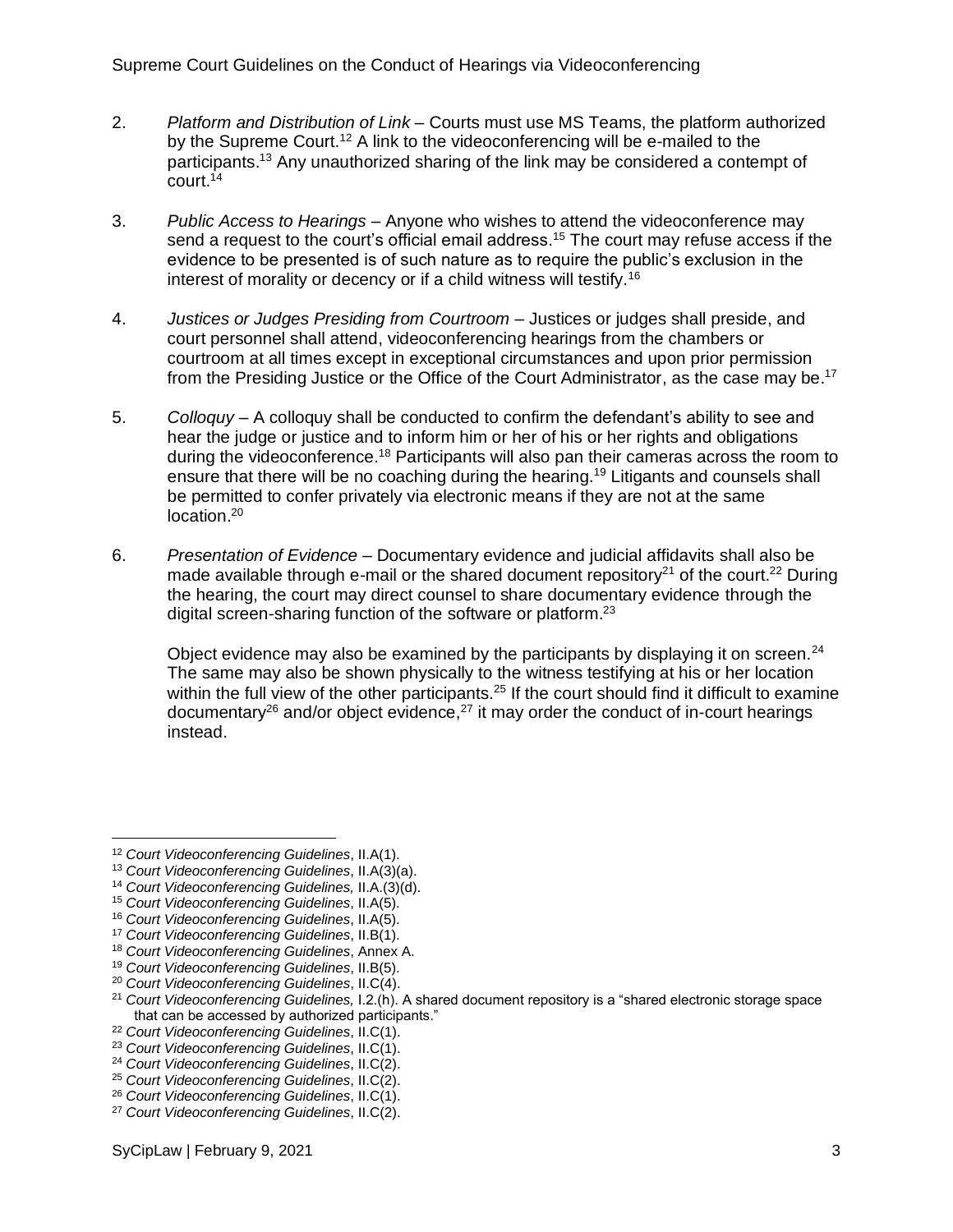- 7. *Suspension or Discontinuance of Hearing* The court may order the suspension or discontinuance of the proceedings should there be any technical issue which may taint the regularity or fairness of the proceedings, or when matters arise which warrant the physical appearance of a litigant or a witness in the courtroom.<sup>28</sup>
- 8. *Recording of Hearing*  All videoconferencing hearings shall be recorded by the court and shall form part of the records of the case.<sup>29</sup> Any unauthorized recording is considered a contempt of court.<sup>30</sup>
- 9. *Court Orders*  The orders and actions made during the videoconferencing will have the same effect as if they were done in open court.<sup>31</sup> As such, the litigants may avail of the same periods and remedies as if the hearing was held in open-court proceedings. $32$

### <span id="page-3-0"></span>**C. Other matters**

- 1. *Motion Filed by Warden for high-risk PDLs* A jail warden may file a motion to conduct videoconferencing when the case involves a high-risk PDL who is alleged to be a high value target or who has serious health issues. <sup>33</sup> The motion may be granted *ex parte* if the videoconferencing is intended to allow an accused PDL to testify or attend the proceedings.<sup>34</sup>
- 2. *Procedure for Persons Outside of the Philippines*<sup>35</sup> Upon proper motion with the court,<sup>36</sup> the videoconference may be conducted in a Philippine embassy or consulate if the litigants and witnesses are persons outside of the Philippines – *i.e.,* OFWs, Filipinos residing abroad or temporarily outside of the Philippines, or non-resident foreign nationals.<sup>37</sup> The embassy or consulate must have allowed the use of its facilities.<sup>38</sup>
- 3. *Gross Misconduct* It is considered as gross misconduct to intentionally disrupt "digital communications intended to deny participation by any party," to coach any witness presented for examination, and to knowingly present falsified digital images or evidence.<sup>39</sup>

<sup>28</sup> *Court Videoconferencing Guidelines*, II.B(10).

<sup>29</sup> *Court Videoconferencing Guidelines*, II.B(8).

<sup>30</sup> *Court Videoconferencing Guidelines*, II.B(8).

<sup>31</sup> *Court Videoconferencing Guidelines*, II.5.

<sup>32</sup> *Court Videoconferencing Guidelines*, II.5.

<sup>33</sup> *Court Videoconferencing Guidelines*, III.1.

<sup>34</sup> *Court Videoconferencing Guidelines*, III.1.

<sup>35</sup> Pursuant to *OCA Circular No. 18-2021* dated February 1, 2021, the implementation of the Court Videoconferencing Guidelines with respect to remote appearances from abroad is suspended until April 1, 2021 in order to provide sufficient time for the Department of Foreign Affairs to formulate the guidelines and setup for videoconference hearings before Philippine embassies and consulates.

<sup>36</sup> *Court Videoconferencing Guidelines*, IV.1 and IV.3.

<sup>37</sup> *Court Videoconferencing Guidelines*, IV.1.

<sup>38</sup> *Court Videoconferencing Guidelines*, IV.3.

<sup>39</sup> *Court Videoconferencing Guidelines*, VI.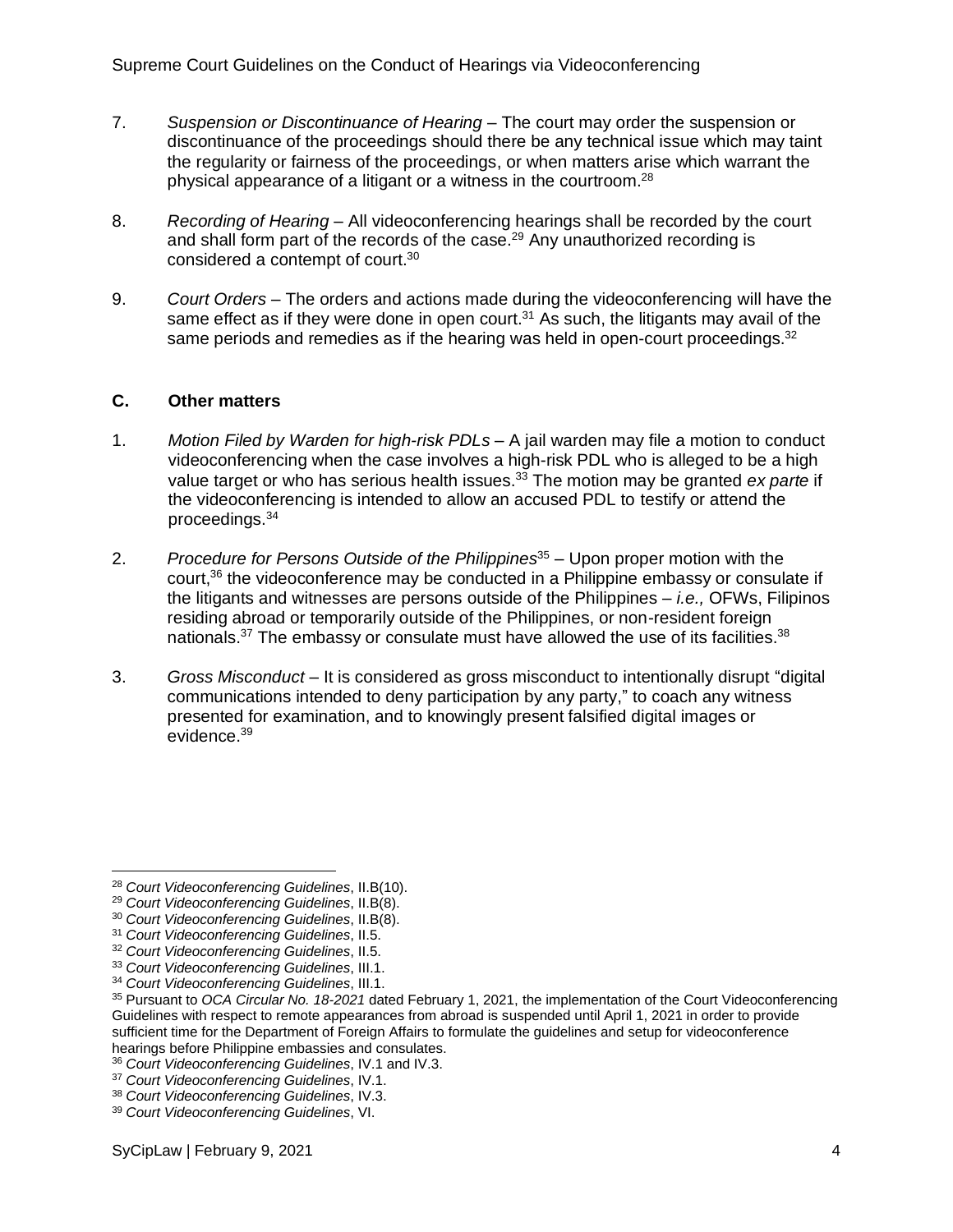#### **SyCipLaw's Litigation and Arbitration Department**

For more information about the legal issuance discussed in this bulletin, please contact -

Ricardo Ma. P.G. Ongkiko Partner, Head of the Litigation Department rmpgongkiko@syciplaw.com

John Christian Joy A. Regalado **Partner** jcaregalado@syciplaw.com

This bulletin was prepared with the assistance of the following associates of SyCipLaw:

Kathleen Mae L. Nieto Patrice Jane L. Romero

SyCipLaw's Litigation and Arbitration Department has a wide-ranging litigation practice in virtually all court levels — from the municipal trial courts and the regional trial courts, to the Court of Appeals and the Supreme Court, as well as in various administrative agencies. The department also has a very extensive arbitration practice, being involved in foreign arbitration, international commercial and other domestic arbitration, and construction arbitration.

SyCipLaw is ranked by Chambers Asia-Pacific, Asia Pacific Legal 500, and Asialaw Profiles as a top-tier and highly recommended law firm for dispute resolution, arbitration, and litigation.

#### **Other bulletins**

The links to our earlier bulletins can be found at the SyCipLaw information hub, [https://syciplawresources.com/.](https://syciplawresources.com/)

For more information about other regulations covered by our bulletins, please contact your account partner or [sshg@syciplaw.com](mailto:sshg@syciplaw.com) or [info@syciplaw.com.](mailto:info@syciplaw.com)